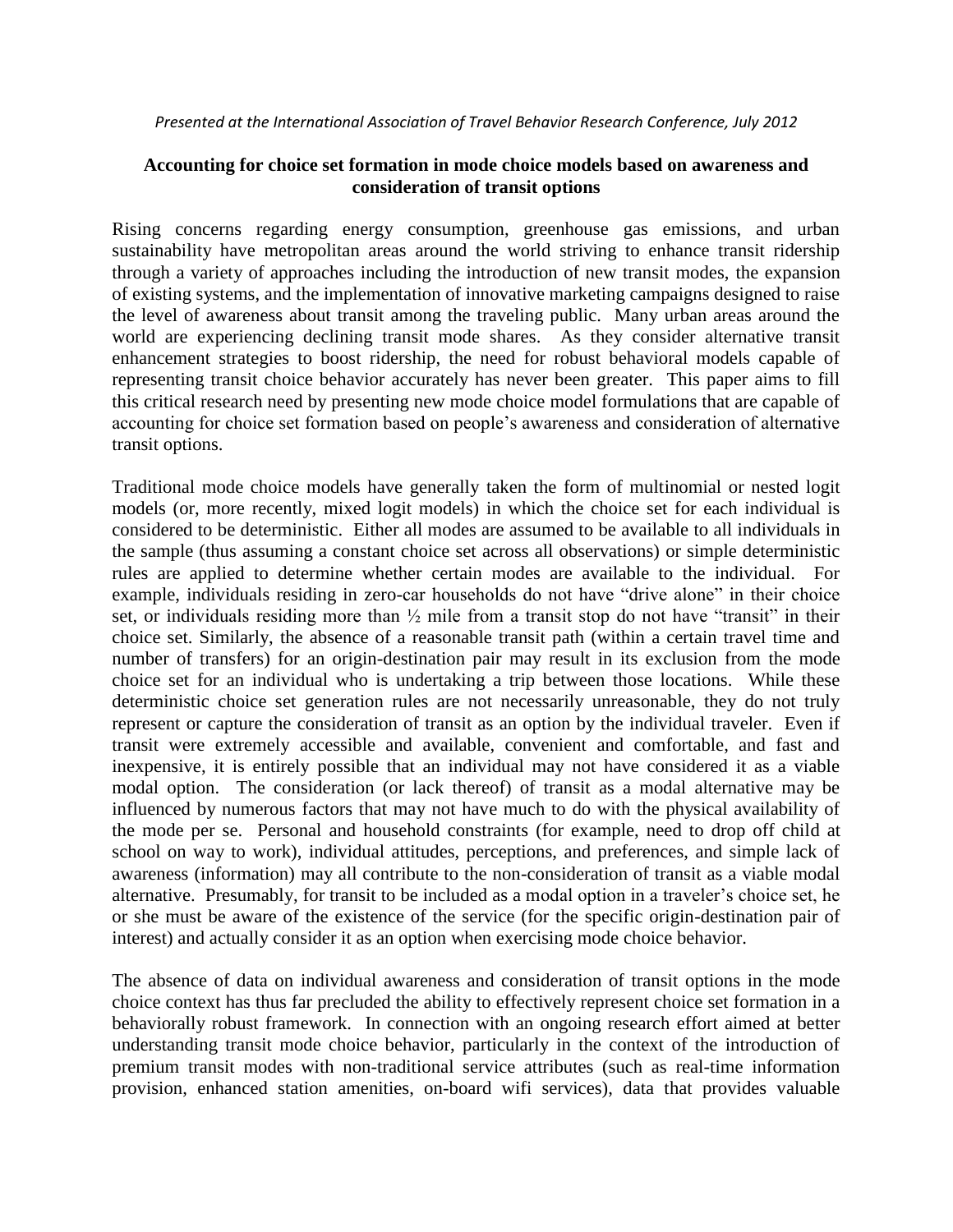insights into people's awareness and consideration of transit options has been collected. In the study, data has been collected for the cities of Charlotte, North Carolina and Chicago, Illinois in the United States. The data collection effort included a series of elements. First, the survey collected detailed information about traveler household and person demographic and socioeconomic characteristics, along with a host of data on attitudes, perceptions, preferences, and values. The first section also collected some basic travel information recording data about modes used by the respondent over the past week. Second, the survey collected detailed information about a specific trip undertaken by the respondent. In addition to all of the regular travel characteristics data (origin, destination, departure time, trip purpose, travel party size), this section of the survey included a slate of questions that probed the awareness and consideration of transit alternatives for that specific trip. Answers to these specific questions provided the information necessary to develop choice set formation models in this specific study. The final section of the survey data collection effort included an elaborate stated preference (SP) questionnaire. The respondents were asked to respond to eight stated preference scenarios and three alternative modes were provided for each of these scenarios. The alternatives displayed were a car alternative, a bus alternative, and a rail alternative. Twelve dimensions of variables characterized each of the alternatives in the SP scenarios and included non-conventional level of service variables such as on-board amenities and station design attributes. The values for the invehicle travel time (IVTT) in the SP experiments were obtained by pivoting about the reported IVTT for the reference trip (from the revealed preference portion of the survey) so that the SP scenarios provided are realistic variations of the reported reference trip.

This paper offers a model system that accounts for transit awareness and consideration in the generation of choice set for mode choice modeling. The choice set formation step of the model system is modeled as an independent bivariate binary probit model system that represents the awareness and consideration of transit by an individual traveler. If an individual is both aware of and considers transit for the journey, then transit is included in the choice set for the mode choice model. The mode choice model itself takes the form of a joint revealed preference – stated preference (RP-SP) model with SP model parameters suitably scaled based on RP data. This two step model system, in which the choice set formation is modeled first and mode choice is modeled subsequent to choice set generation, offers a behaviorally appealing framework for including transit awareness and consideration dimensions in mode choice modeling. Model estimation results suggest that individual socio-economic and demographic characteristics, modal level of service attributes, and attitudinal variables significantly affect transit awareness and consideration. It is found that positive attitudes towards transit modes more strongly influence the awareness and consideration of transit than do negative attitudes take away from such awareness and consideration. It is found that attitudinal variables are also significant in the joint RP-SP model, as are traditional demographic and socio-economic variables, level of service attributes, and non-traditional premium service attributes.

Model estimation results in this study are used to infer the effects of different attributes on awareness and consideration of transit by travelers. The findings provide key insights into the types of marketing campaigns and information dissemination strategies that may have a positive influence on the awareness and consideration of transit, which is inevitably the first step in facilitating transit mode choice by travelers. Model parameter estimates are used to compute elasticity measures that depict changes in share of travelers who would be aware of and consider